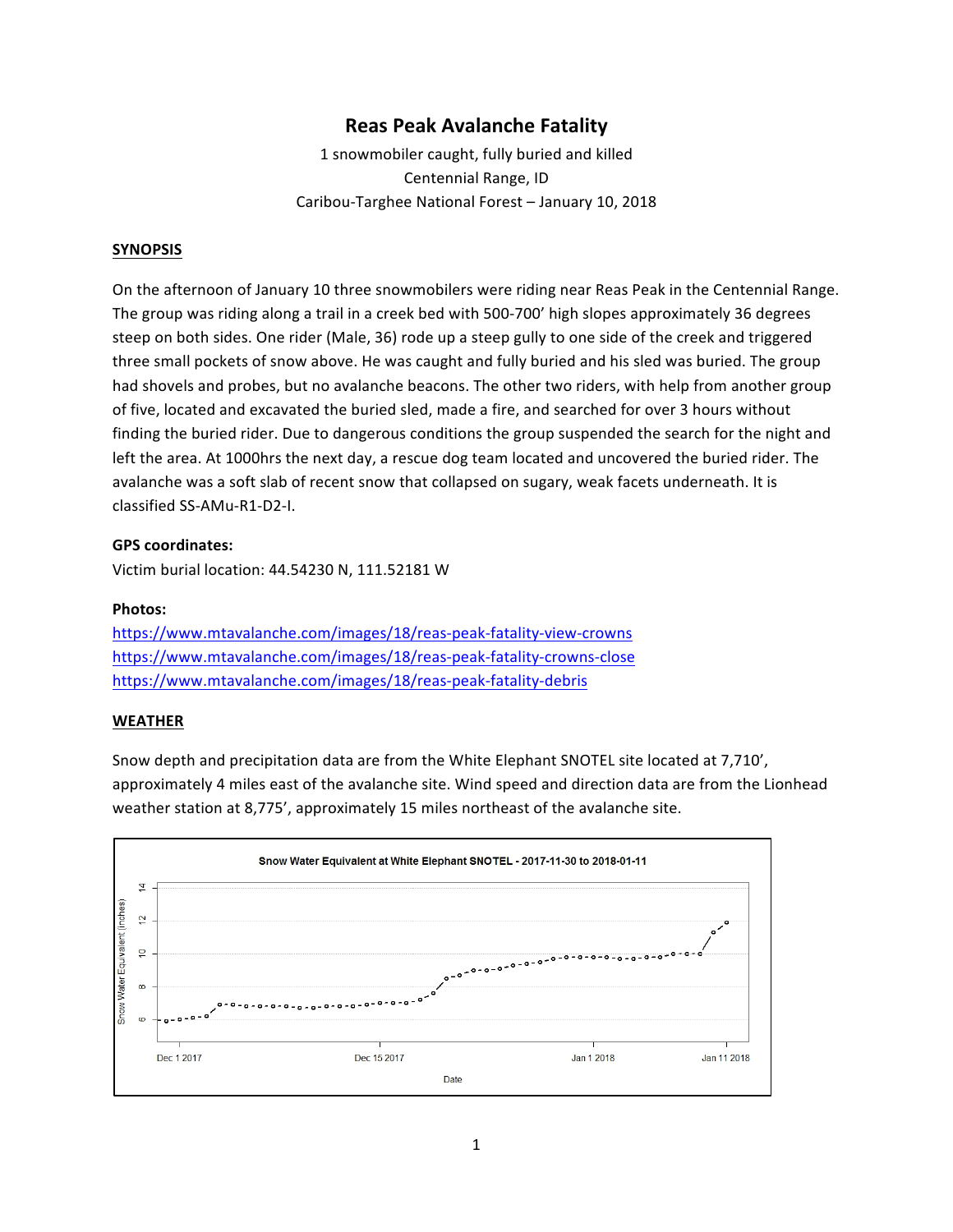On December 1 the White Elephant SNOTEL had a snow depth of 22" equal to 6" of snow water equivalent (SWE). On December 2 and 3 the station got 8" of snow equal to .8" of SWE. A mostly dry period through December 18 was followed by 1.5" of SWE on December 19 and 20. Steady, light snowfall for ten days added 2.8" SWE to bring total depth to 40" equal to 9.8" SWE on December 30. Through January 8 the station received a couple inches of snow. Then, from January 9 at 0900 to 0900 the morning of the accident the station got  $14''$  of snow equal to  $1.9''$  SWE.

Wind at the Lionhead weather station over 24 hours prior to the accident was west-southwest at 5-10 mph with gusts of 15-20 mph. At 0700 the day of the accident temperatures were 30 F at White Elephant and 26 F at Lionhead, and by 1700 had dropped to 17 F and 13 F, respectively.

## **SNOWPACK**

The avalanche occurred near Reas Peak in the Centennial Range on the border of Montana and Idaho. There is no public avalanche advisory or public backcountry weather and snowpack information for this area. The Gallatin National Forest Avalanche Center (GNFAC) issues daily avalanche and mountain weather advisories for The Lionhead area near West Yellowstone, 15 miles east-northeast of the accident. The snowpack in the Centennial Range is often similar to the Lionhead area, so data used for avalanche conditions at Lionhead are used here to assess avalanche conditions in the Centennial Range the day of the incident. The below graph of snow water equivalent at the Madison Plateau SNOTEL station near Lionhead and the White Elephant station near Reas Peak shows a similar pattern of snowfall at the two areas this winter.



The avalanche released as 3 separate pockets of snow, each 100-150 feet wide, 150-200 feet long, and 2-2.5 feet deep. The crowns were on a west-southwest aspect with an estimated average slope angle of 36°. The highest crown was at 8,700' and the debris was at 8,360', piled 6-12 feet deep on a bench.

The avalanche was a soft slab of recent snow that collapsed on sugary, weak facets underneath. It is classified SS-AMu-R1-D2-I. A relatively shallow snowpack became faceted and weak during cold, dry weather the first half of December. Warm temperatures on Thanksgiving had created a crust 1-2' above the ground. Then weak, sugary facets formed below and above the crust. Steady, light snowfall from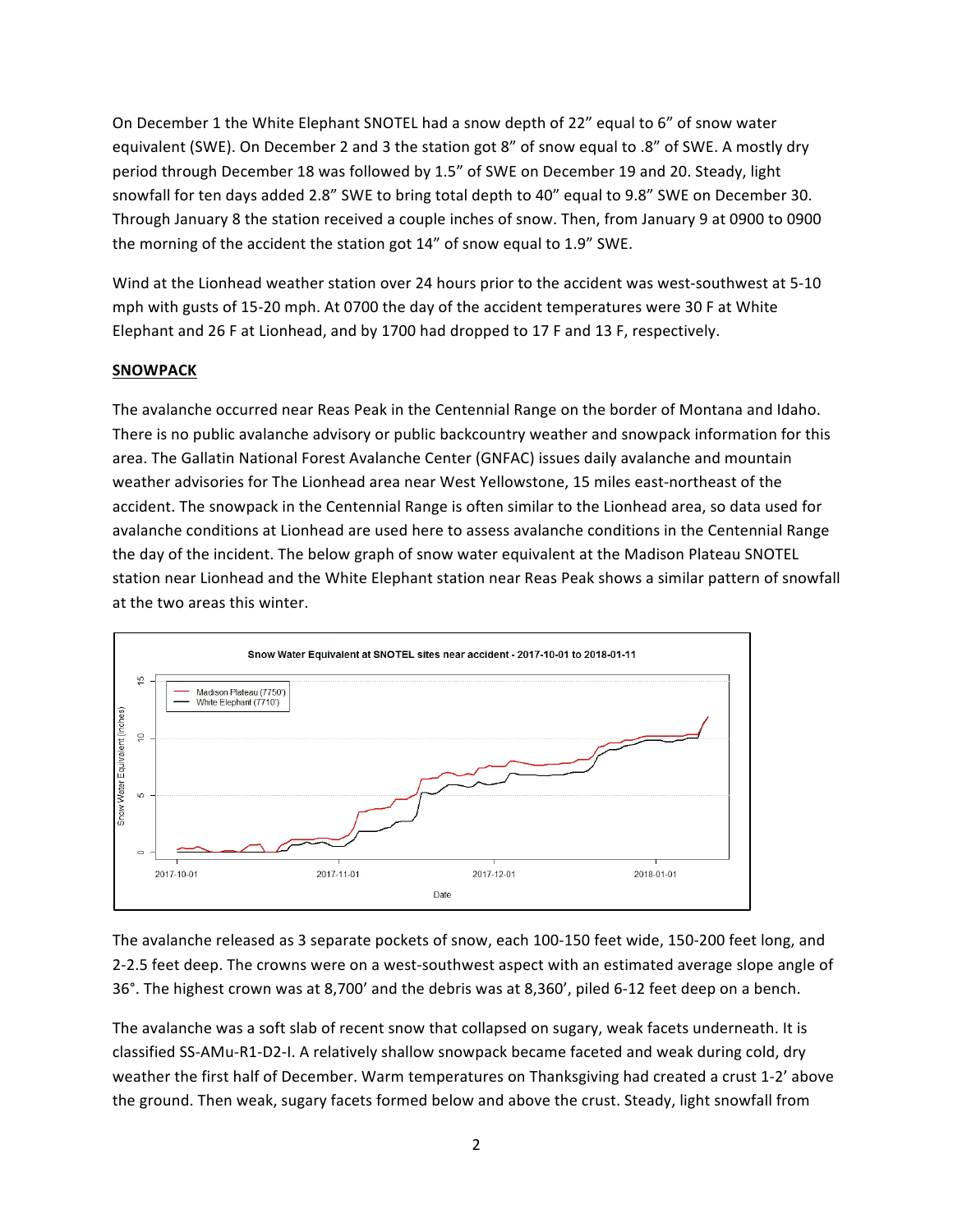December 18 to December 30 formed a slab above the weak snowpack and created unstable conditions. On December 30, the GNFAC issued an avalanche warning for the Lionhead area near West Yellowstone, meaning avalanche danger was rated high on all slopes. On that day, a snowmobiler triggered, was caught and buried in an avalanche on Mt. Jefferson, one and a half miles from the Reas Peak accident site. 

On January 10, the area near the accident received 1.9" of SWE in 24 hours on top of a very unstable snowpack and the GNFAC issued an avalanche warning for the Lionhead area near West Yellowstone. Prior to this new snow, cracking and collapsing of the snowpack were observed in addition to unstable stability test results and large natural avalanches (see videos and photos below).

There was no official investigation or crown profile data collected at the accident site. Rescuers noted widespread natural avalanches and collapsing on their way to the site where they noted snow depth was 70-90 cm with weak, sugary snow at the bottom. Lack of wind loading at the site was also noted.

GNFAC Avalanche Advisory for January 10, 2018: https://www.mtavalanche.com/advisory/18/01/10 GNFAC Avalanche Advisory for December 30, 2018: https://www.mtavalanche.com/advisory/17/12/30 Video from Lionhead, January 9, 2018: https://youtu.be/e9OACzfb7pQ Snowpit from Lionhead, January 9, 2018: https://www.mtavalanche.com/images/18/lh-wx-station-9-jan Photo from Lionhead, January 9, 2018: https://www.mtavalanche.com/images/18/poor-snowpackstructure-lionhead

# **AVALANCHE**

On the afternoon of January 10, a group of three snowmobilers were riding near Reas Peak in the Centennial Range, and one rider (Male, 36) was caught, buried and killed in an avalanche. The Centennial Range is an east to west running crest of peaks on the border of Idaho and the southwest corner of Montana. The avalanche was on the southern side of the range in Idaho, 10 miles northwest of Island Park and 30 miles west of West Yellowstone, MT.

The group was riding along a trail in a creek bed with steep, 500-700' high slopes on both sides. One of them rode up a gully to one side of the creek and from low on the slope triggered three small pockets of snow above. He was caught and fully buried and his sled was buried. The group had shovels and probes, but no avalanche beacons. The other two riders were close by and saw the first rider get caught and buried. They immediately started digging and probing. They heard another group's snowmobiles and got them to help. They located and excavated the buried sled, made a fire, and searched for over 3 hours without finding the buried rider.

# **RESCUE**

The group called 911 from a cell phone and Fremont County Search and Rescue was notified at 1700 on January 10. Rescuers responded to the accident that night to assist group members out. Due to dangerous avalanche conditions the search was suspended until the following day. They considered the use of explosives deployed from a helicopter to mitigate the avalanche hazard, but poor weather